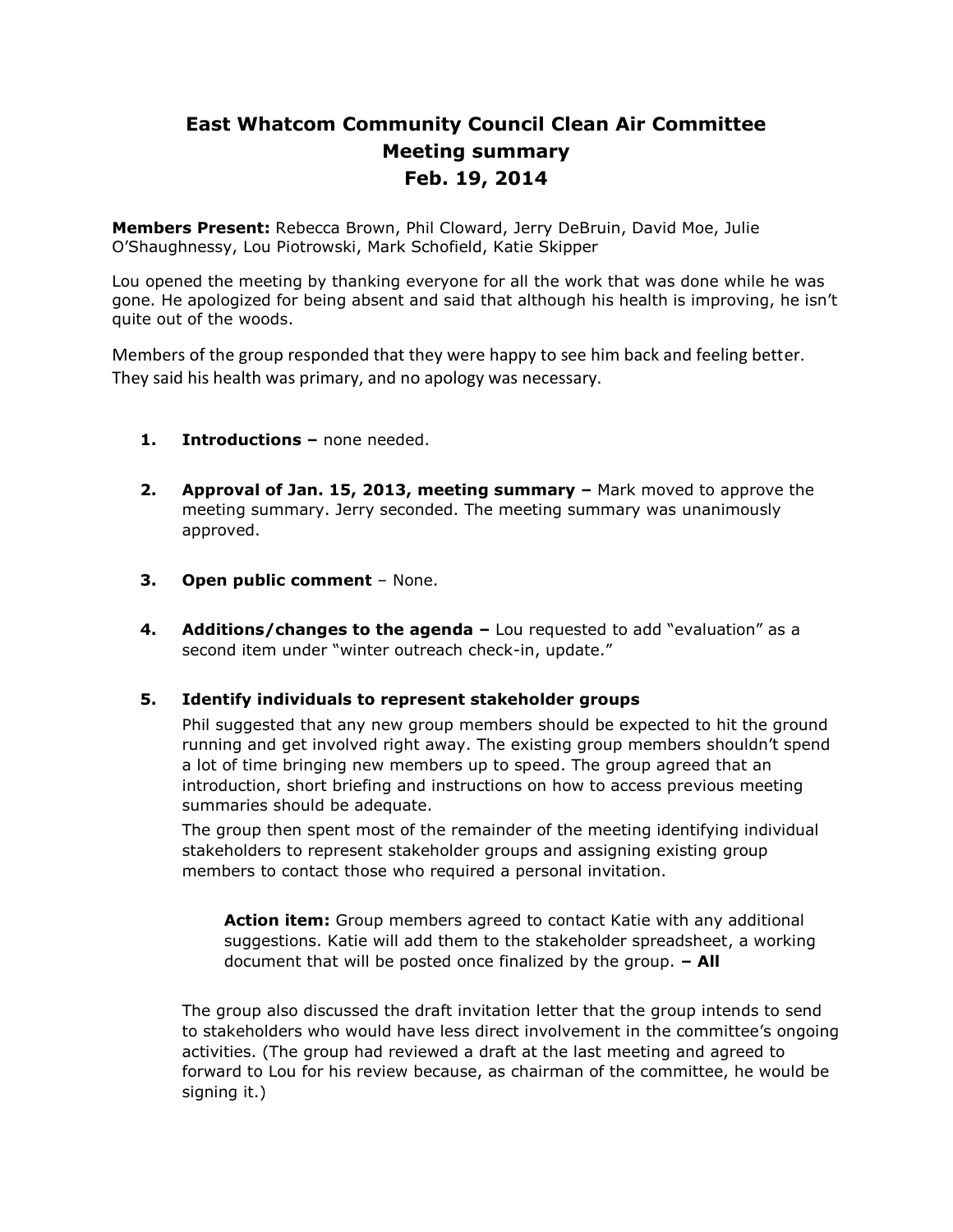Lou said his biggest question was who should be listed as the contact for stakeholders who receive the letter to respond to. He also said he thought the invitation should be limited to one page. He provided an alternate draft.

The group agreed that Katie would be an appropriate person to collect invitation responses. Katie said she would forward any questions or community-related concerns to non-agency group members, starting with Lou.

Katie said she thought tone and content were more important than brevity in this case, especially since the logos from all the participating groups took up so much space on the original draft. She said she like the tone in the original draft better.

Rebecca also said she preferred the tone in the original draft.

In the interest of time, the group agreed to compare the drafts and send comments and suggestions to Lou and Katie to consider. Lou and Katie agreed to work together to finalize the invitation.

**Action item:** Review two versions of stakeholder invitation letter and send input to Lou and Katie. – **All**

**Action item:** Lou and Katie will work together to incorporate edits and suggestions and finalize the letter. – **Lou and Katie**

# **6. Continue discussing committee next steps, develop "business plan" – brainstorm necessary elements of a long-term strategy, benchmarks and timelines**

Katie provided a draft of the results of the previous meeting's brainstorming session that she reorganized for the group's consideration.

Although the committee did not have time to continue its discussion of the plan, Phil pointed out that the group had actually begun work on the outline of a strategic plan rather than a business plan. He said he realized the committee needs the strategic plan first before developing the business plan. For the business plan, the committee would have to define the flow of income and expenses, identify funding sources, and develop budget estimates for individual projects.

Committee members agreed that the approach Phil suggested made sense.

Jerry shared information about a meeting he recently attended, suggesting that the Clean Air Committee's strategy should be mindful of the community's needs. He said David Webster from the Opportunity Council expressed concern about the poor condition of children's clothes and homes in the community, and that when social workers go to homes, they see a lack of wood for heating homes. He said Webster identified the Columbia Valley urban growth area and Kendall grade school as the area where the most students in Whatcom County had to be removed by child protective services.

Phil likes the idea of job creation and programs in the community to help the community. One idea he had was a wood-producing machine. At 20 cords a day, he estimated it would cost \$35,000 to \$40,000 dollars. Those are the kinds of projects he would like to see and budget for in the committee's plans.

## **7. Community outreach check-in, update**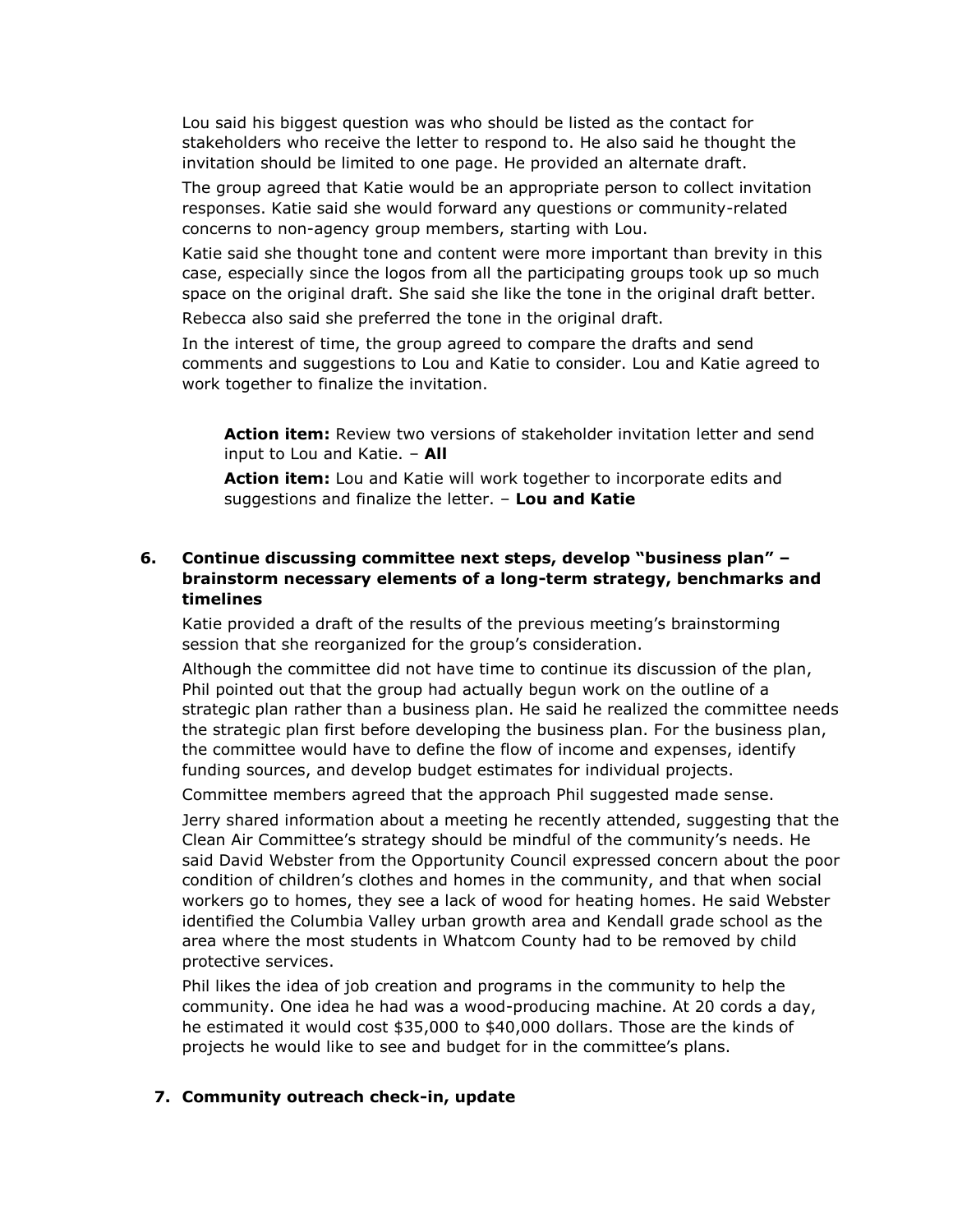Jerry said that during the last round of outreach visits, he was asked if there is a possibility for a "tiered" energy assistance program.

Mark said he would look into it, but that the grant that funds the Opportunity Council's work has very specific requirements.

Lou said the Clean Air Committee needs to begin to look at how it can help people who can't qualify for low-income energy assistance. He said it seems to be one of the central parts of the plan we need to come up with.

Phil said there is the need to address repairing the homes that do opt for another heat source. He said people can end up investing almost as much in home repairs as the heat source itself.

Katie agreed there is a clear need for help with repairing people's homes – otherwise people would be much less likely to apply for another heat source. But the grant requirements are limiting in that respect. It requires people who accept another heat source to have their wood-burning devices removed, and it won't pay for home repairs. The committee would need to be creative.

Phil said the key would be to create competition for people's business. He suggested that the community could develop a pellet factory to provide fuel for pellet stoves.

**The group agreed to continue the outreach check-in at the next meeting. Lou said he wanted to make sure to discuss some measurement tools at the next meeting.**

#### **8. Committee member reports**

1. Brief update on Whatcom County SEPA process for proposed Red Mountain development (see attached) **– Katie**

Katie reported that she had contacted Whatcom County about the status of the county's SEPA determination. The county has put its SEPA process on hold pending mitigating conditions proposed by the Northwest Clean Air Agency. The agency is working with the developer to draft mutually agreeable conditions to mitigate air quality impacts. The developer has been positive and cooperative about working with the agency.

2. Communicating Air Quality - National Association of Clean Air Agencies 2014 conference – **Katie**

Katie shared that she had met a U.S. Environmental Protection Agency staff member who had expressed interest in helping to quantify the number of homes in Columbia Valley that would be willing to convert to a heat source other than wood-burning, and help to estimate how much that would cost. Katie told him that she was interested in alternatives to the woodstove change-out grant because the grant is so limiting and doesn't take into account real community needs. She said simply changing out old woodstoves for new woodstoves wasn't necessarily the best solution. What about giving people the option to choose high-efficiency electric heat pumps, along with a propane generator backup system for days when the power goes out? And what about subsidizing people's electricity on cold, windless days so they can